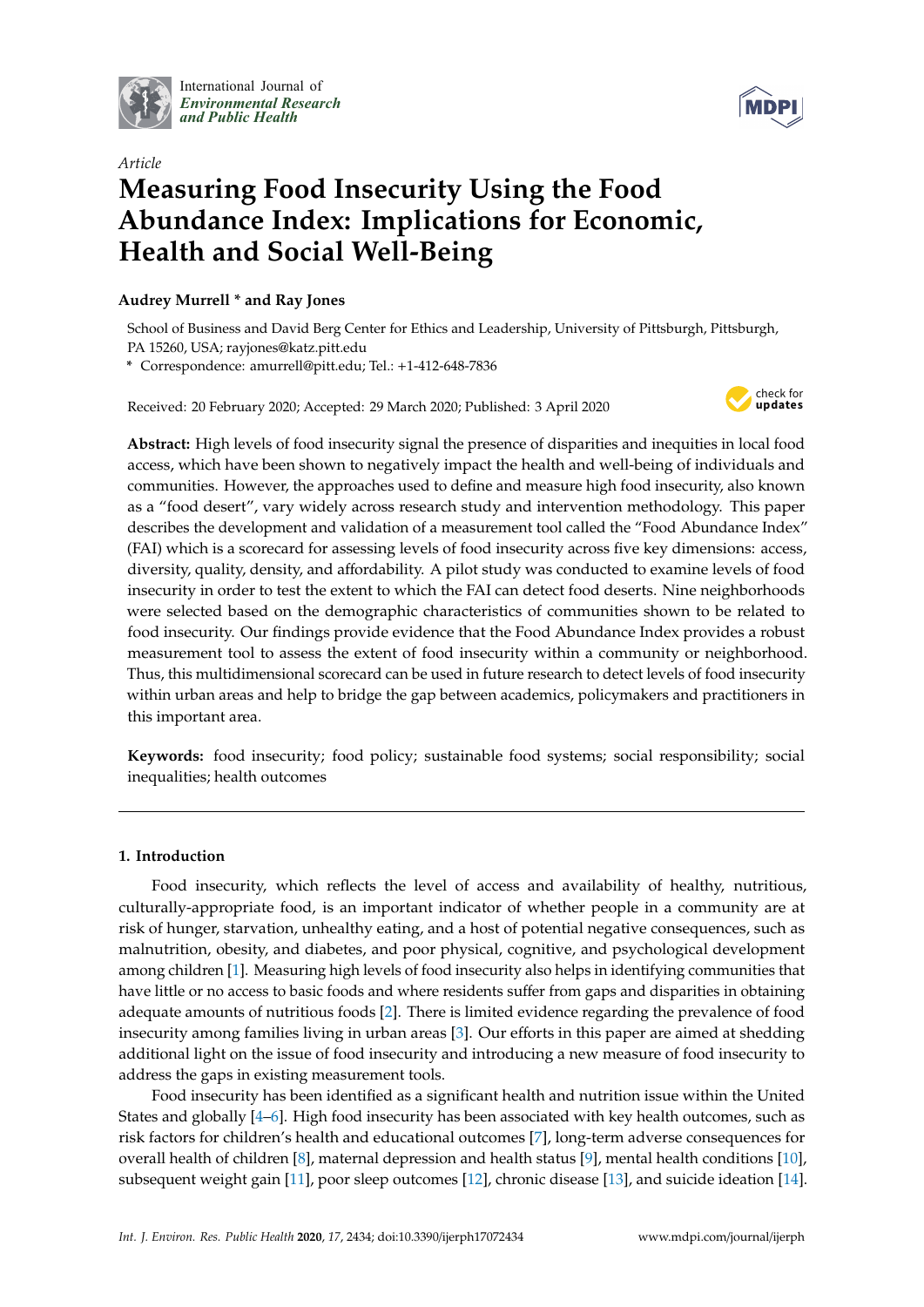Food insecurity has explicit ties to economic conditions, although not exclusively among low income families and households even within food-rich countries such as the United States [\[15\]](#page-9-13). This has inspired research calling for immediate action to address food insecurity from a health, economic, and social equality perspectives [\[16\]](#page-9-14).

The absence or lack of food insecurity represents a troubling social and ethical concern for any society. Food is considered a basic human right—as echoed by the United Nations Declaration of Human Rights, "people have a right to freedom from hunger, and everyone has a right to have access to adequate food" [\[17,](#page-9-15)[18\]](#page-9-16). A right to food is a claim that is accepted and acknowledged by individuals and all of society—this is because food, which is essential to all our lives, fulfills a basic biological need (along with water and oxygen), without which an individual would not survive or maintain their well-being. Satisfying this need for food is crucial for an individual to maintain his/her health, dignity and respect. We see high food insecurity as a violation of one's rights to a healthy and secure life and a denial of the opportunity to realize one's full potential in society. Consistent with the rights and common good approaches to ethics, access to food is part of society's ethical and social responsibility, as well as a necessary component of social sustainability. In addition to an individual's right to basic health and well-being, food insecurity may point to issues of disparity, discrimination, or inequality. For example, in the United States, food insecurity tends to be higher among households with incomes near or below the federal poverty line and black and Hispanic minority groups [\[19\]](#page-9-17). Due to a variety of historical, political, and social reasons, households with incomes near or below the poverty line are most likely to be minority households, single parent households, inner city or rural residents, elderly people, and people with disabilities. The incidence of food insecurity among an economically and socially disadvantaged group raises concerns about social justice, economic equality, and discrimination within the current food system [\[20\]](#page-9-18).

Increasingly, studies have shown that private sector involvement and investment is critical to achieve comprehensive food insecurity [\[21](#page-9-19)[,22\]](#page-10-0). It is possible for businesses to address food insecurity and realize significant profits at the same time by adopting a socially responsible business systems approach. This will require challenging the present assumptions of who constitutes the consumer base, understanding the geography of a place, treating food insecure people as potential customers and entrepreneurs, and rethinking the food production/distribution model. A recognition of the link between welfare of individuals and families and the overall sustainability of businesses and communities can help the private sector fulfill its responsibility to promote the welfare of society and safeguard their own interests.

# *1.1. Defining and Measuring Food Insecurity*

In order to address the problem of food insecurity, university-based researchers, practitioners, government organizations, community groups, and non-profit research organizations across the country have conducted numerous studies that investigate the prevalence of food insecurity within communities and geographic regions. This has often been done by first identifying areas where vulnerability to food insecurity is high and understanding the factors that constrain people's ability to obtain enough food. However, methodological approaches vary across researchers and practitioners, which often serve as an obstacle to collaboration or sharing information across these various research endeavors.

Historically, social exclusion, deprivation, retail food prices, household food expenditures, income, and food supply have been studied to understand and document levels of food insecurity. In the early to mid-nineties, the United States Department of Agriculture developed the first national level standard qualitative measure of food insecurity called the "Food Insecurity Core Module" which has been administered every year since 1995. Over the years, researchers and food insecurity experts expanded on the definition of food insecurity and developed new measures and indicators that examine a range of factors known to affect food insecurity. These include:

Studies on food deserts including geographic measures of food access in food deserts [\[23\]](#page-10-1).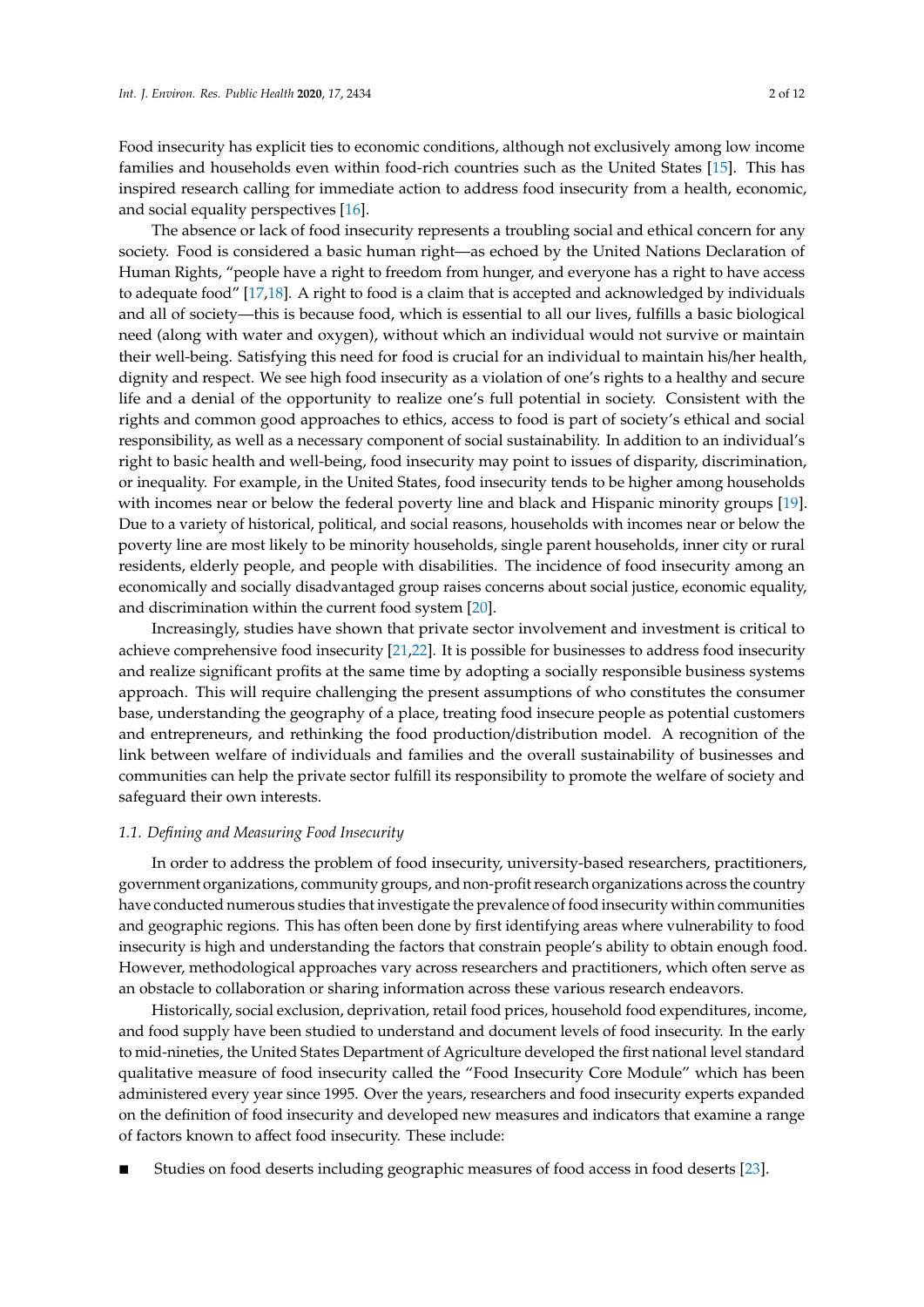- Studies examining the retail food environment: availability of supermarkets and other affordable, quality food outlets [\[24\]](#page-10-2).
- Studies examining the in-store food environment: availability, affordability and quality of healthy nutritious foods and its effect on consumption behaviors [\[25,](#page-10-3)[26\]](#page-10-4).
- Studies examining the role of race, poverty and neighborhood characteristics in access to food [\[27\]](#page-10-5).
- Studies examining the health and diet related indicators of food [\[28,](#page-10-6)[29\]](#page-10-7).
- Studies examining the impact of government food assistance programs on food insecurity [\[30](#page-10-8)[,31\]](#page-10-9).

While awareness of the problem of food insecurity and the manner in which communities are impacted by low food insecurity has gained national attention as a result of these studies, there are still a lot of gaps and pressing issues that need to be addressed before communities can successfully tackle this problem. In this paper we outline three sources of the divide between academic scholarship and research from practitioners: publication outlets, methodology, and overall research focus.

First, the solutions to address problems of food insecurity need to be based on robust data about the extent of the problem and its consequences. While academics and scholarly researchers have been studying these issues for nearly two decades now, the peer reviewed academic research in which these studies and data are published is often not accessed by practitioners and policymakers. On the other hand, reports on research by practitioners are often published in proprietary reports that come with costs not often within the reach of traditional academic researchers. As a result, the outlets for this work are divergent between academic researchers and practitioners, leading to non-overlapping research streams, which serves as an obstacle for collaboration and knowledge sharing.

Second, scholars and practitioners typically use different metrics and methodologies to study the issue of food insecurity. Researchers frequently use computationally intensive methodologies, but community leaders and practitioners, due to a difficulty of accessing data and limitation of resources and/or expertise, are often unable to undertake rigorous computational approaches to study food insecurity issues. For example, a cursory examination of the titles and contents of 132 peer reviewed articles and practitioner-led published studies reviewed by PolicyLink and the Food Trust that summarized current knowledge/findings about food deserts, food access, and its implications revealed that while a number of studies from both sides examined similar issues, such as the food environment, identification of food deserts, food prices, access, healthy food availability, and so on, the biggest difference was in the methodologies and metrics used [\[32\]](#page-10-10). For example, academic researchers examining geographic access to food sources used complex computationally intensive measures such as absolute distance to food source, distance to the nearest food store from a study area centroid, average distance to any mainstream food venue divided by the average distance to a fringe food venue, or distance to the nearest food store from the population-weighted center of each CDB [\[33\]](#page-10-11). Practitioner research, besides using average distance to food sources, uses public transit routes, transit schedules, and pedestrian network maps to determine travel time on public transit to the food sources like supermarkets. This difference in metrics and methodology often renders the academic measures/tools inaccessible or useless to practitioners who are interested in using the findings from existing academic tools to develop solutions.

Third, the solutions to food insecurity and food deserts so far have largely been developed and implemented by impacted communities and their leaders. Further examination of the 132 articles mentioned above revealed that practitioner-led studies use a community food systems approach to examine the issue of food insecurity. Such studies have conducted extensive community-wide food assessments which at minimum identified problems and opportunities within the following segments of the food system: (1) agricultural production in the region; (2) food processing and distribution in the region; (3) food consumption; (4) food equity; and (5) food waste and recovery.

These practitioner-led food insecurity studies have placed emphasis on the hunger and nutrition, policy, local agriculture, and community resources aspects of food insecurity. Practitioners have also undertaken research that examined the economic impact of strategies and solutions to eliminate food insecurity implemented like farmers markets, new grocery stores, community supported agriculture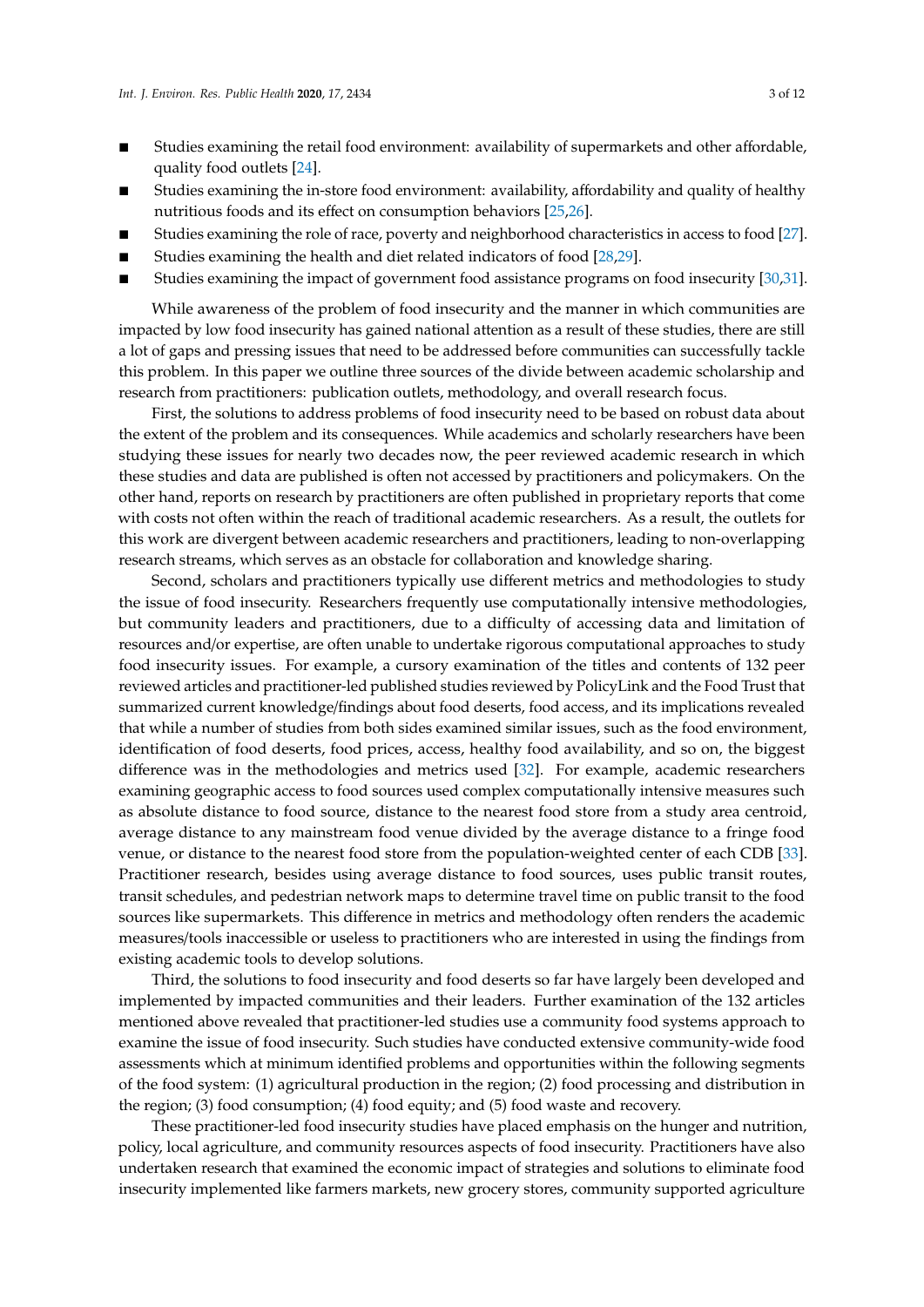programs, food cooperative initiatives, and other business reinvestment strategies. Academic research has yet to catch up with this aspect of applied research to help practitioners, community leaders, and policymakers understand the impact and positive outcomes of comprehensive food retail development initiatives on levels of food insecurity within communities.

In summary, these three sources of division between academic research and work on policy and practice serve as an obstacle to advancing research and solutions in the area of food insecurity. On the one hand, these divides provide critical limitations for academic research on food insecurity to translate into productive community outcomes. Existing tools to measure or track level of food insecurity are often complicated, expensive and not made available to local communities who need reliable information in order to address these negative conditions. On the other hand, these divides result in inconsistencies in methodologies or data that is proprietary and thus not included or viewed as rigorous within traditional academic research. We suggest that providing a common set of tools that can be utilized by both academic and practice researchers would be one step toward closing this divide.

#### *1.2. The Food Abundance Index (FAI)*

In response to this need, we undertook a pilot project to develop and validate a new measure of food insecurity called the 'Food Abundance Index' (FAI). This index has been developed to measure the level of 'food insecurity' and uses the presence of 'food deserts' as the key metric for assessing potential levels of food insecurity in a specific community. The measure has been designed for broad use by individuals, communities, policymakers, businesses, and corporations and reflects our unique approach to food insecurity as a matter of both business responsibility and social sustainability. The development, design, and pilot testing were done as a collaboration between academic researchers, food industry experts, and food policymakers. Initial steps involved a comprehensive review of existing measures and tools related to food insecurity. Together with food industry and policy experts, a review of the gaps and limitations of existing measures was then conducted. Together with these key stakeholders, a revised set of dimensions was identified that would help to capture the diverse range of existing measures into one comprehensive scorecard.

As mentioned before, the term 'food deserts' has been used to characterize community-wide areas that have high rates of food insecurity due to "limited access to affordable and nutritious food, particularly such an area composed of predominantly low income neighborhoods and communities" [\[34\]](#page-10-12). Operationally, a food desert is any community or neighborhood-wide area in which residents have little or no access to safe, nutritious food needed to maintain a healthy diet [\[35\]](#page-10-13). These economically and geographically disadvantaged areas have the following characteristics:

- They lack healthy food sources like supermarkets and grocery stores, especially within a ten-minute walking distance in urban areas or within a ten-mile radius in rural areas [\[36\]](#page-10-14).
- They lack variety and choice of healthful food items that meet the nutritional and cultural needs within the community [\[37\]](#page-10-15).
- They have residents with limited food preparation, food safety, and healthy eating knowledge [\[38,](#page-10-16)[39\]](#page-10-17).
- They offer poor quality food and limited choices of healthy food [\[40\]](#page-10-18).
- They have a high concentration of non-healthy food venues, like convenience stores that sell ready-made, boxed, canned or other types of food products as compared to healthy food stores, like grocery and organic stores [\[41\]](#page-10-19).
- They lack sources of affordable healthy and nutritious food appropriate to the income and purchasing power of the residents [\[42\]](#page-10-20).

The characteristics mentioned above highlight five related issues pertinent to food deserts that provide the basis for the core dimensions of the FAI scorecard: access, diversity, quality, density, and affordability. People living in food deserts face problems in obtaining adequate amounts of nutritious foods due to gaps and disparities across one or more of these five dimensions, as a result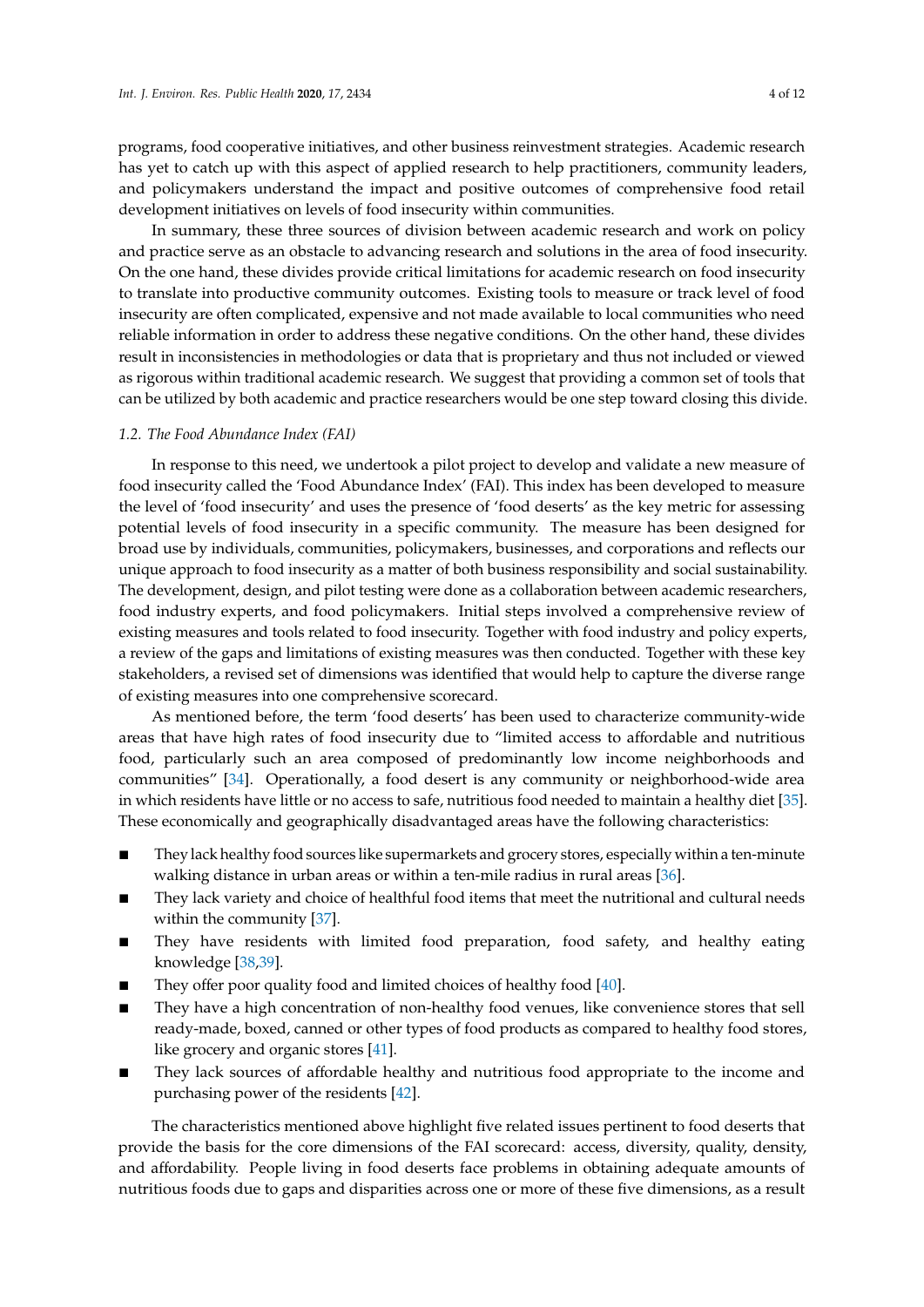of which people living in food deserts are likely to suffer or be at risk of food insecurity [\[43,](#page-10-21)[44\]](#page-10-22). A measurement of the current state of access, diversity, quality, density, and affordability of healthy and nutritious food helps determine whether a 'food desert' may exist and reflects the levels of food insecurity that exists within a community. Food deserts, therefore, can serve as an apt indicator of gaps or breakdown in food insecurity in a geographic region. It can also be used to identify where problems related to access, affordability, quality, diversity, and density may put a community at risk of developing food insecurity [\[45](#page-11-0)[,46\]](#page-11-1). Our current work utilizes these same five-dimension criteria to assess the presence of food deserts and thereby evaluate potential levels of food insecurity within a specific community or geographic area.

The Food Abundance Index (FAI) provides a useful method for measuring the level of food insecurity, and especially to determine whether a 'food desert' may exist within a specific community or neighborhood area. It attempts to combine the strengths of existing measures of food access and availability and examines food insecurity across multiple dimensions: access, diversity, quality, density, and affordability. The FAI uses a scorecard approach similar to the Leadership in Energy and Environmental Design (LEED) certification for communities that awards points for actions across the five dimensions that enhance a community's level of food insecurity [\[47\]](#page-11-2). The scorecard approach allows individuals, communities, and organizations to measure for levels of food insecurity present in a geographic region, identify where problems or gaps may exist, and track changes or progress across multiple dimensions [\[48\]](#page-11-3). As mentioned earlier, the FAI measures food availability and accessibility across the five dimensions (access, diversity, quality, density, and affordability) and uses a point-based system to award values across three levels (required, suggested and innovative) in each of five dimensions.

#### *1.3. Dimensions and Measurement Criteria*

Access. The first dimension of the Food Abundance Index, access is defined as the availability and ease of contact to healthy, nutritious, and balanced food sources. When evaluating for access, the presence of food outlets selling at a minimum fresh produce, meat, and dairy products are taken into consideration. These include mainstream grocery stores (large and small) and alternative food sources such as farmer markets, organic food outlets, and local food source outlets like community supported agriculture, food cooperatives, farm stands, pick your own operations, and so on. But the mere presence of such food sources in itself is not enough if people do not have direct physical access to the grocery store or food outlet. Since minority or economically disadvantaged communities often lack access to supermarkets within a short walking distance people have to rely on public transit to gain access to grocery stores. It was decided that to be classified as accessible, grocery stores must have a serviced bus stop within a five-minute or short walking distance within the designated study area [\[49\]](#page-11-4).

Diversity. The diversity dimension first analyses the availability of multiple food sources selling healthy nutritious foods within the study area. Diversity of sources is important to look at because areas with high food insecurity usually lack healthful food sources like grocery stores, organic outlets, farmer markets, and so on which typically are outlets that sell nutritious food items like fresh produce, meat, and dairy. This is also an issue of great concern because residents of food insecure areas would have to travel further to get essential food items or may have to depend on the one food outlet (in the absence of diversity) within the neighborhood offering unhealthy food products. Diversity also refers to the presence and availability of a variety of healthy and nutritious food items based on most relevant government sanctioned dietary and nutrition guidelines.

Quality. The duality dimension refers to the presence and availability of appropriately prepared, transported and preserved food that meets the dietary needs of the relevant community. At a minimum everyone should have access to adequately prepared and edible foods. A neighborhood without quality food forces residents to rely on fast food sources or convenience stores or travel outside of their neighborhood to obtain quality food for their family. This FAI dimension determines whether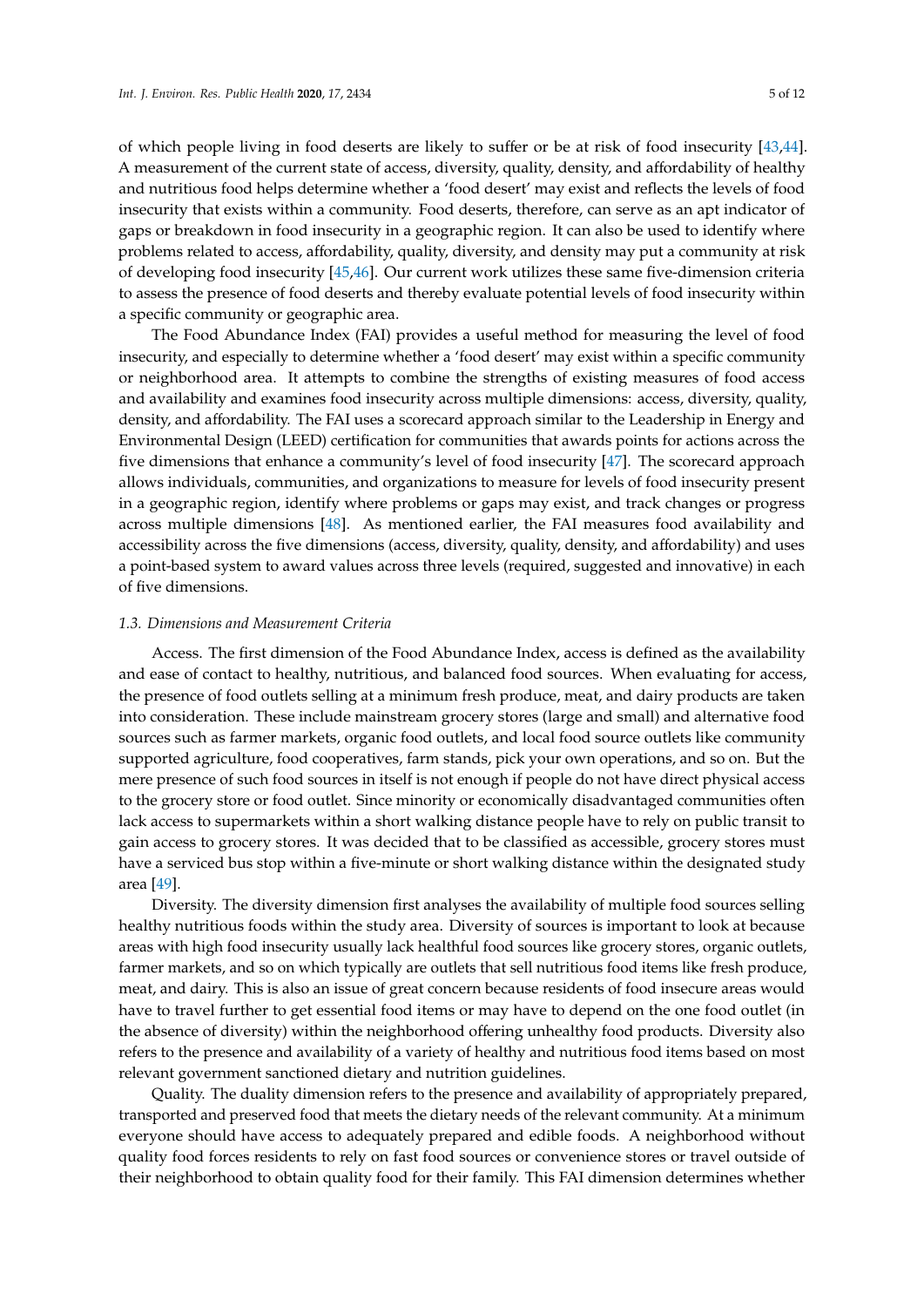a food outlet sells fresh edible foods and no out-of-date or expired products from each food group of the relevant federal guidelines within the study area. A produce quality rating system is utilized to determine the freshness and appearance of products sold. One can also use existing consumer data on food quality from agencies like the health department to determine the quality of food available within the study area. Food stores can also play a significant role in promoting healthy buying, eating, and consuming habits in their consumers. For example, the presence of healthy dietary intake promotion displays within the store, like signage promoting low calorie foods, fruits and vegetables, or organic or locally grown foods, labels near the food displays giving the nutritional content of the food item, and information on the food guide pyramid or tips for proper food storage and preservation create a high quality in-store food environment. Hence, healthy food promotion is also used as a part of the quality dimension.

Density. Density refers to the proportion of unhealthy food sources to healthy food sources present within the study area relative to health food sources. Food insecure communities typically have an imbalance between unhealthful and healthful food destinations and residents have to rely on venues that sell highly processed foods and foods that are high in salt, fat, and sugar. As a result, food insecure residents are more vulnerable to economic, social, and physical consequences of living in areas with a dearth of outlets that sell nutritious foods. An ideal food environment should have a greater number of food outlets like grocery stores, produce vendors, organic and local food outlets like farmer markets, community supported agriculture, farm stands, and so on, that provide a constant and reliable source for fresh produce, meat/poultry, and dairy items.

Affordability. The final element of the Food Abundance Index, affordability refers to the concentration and availability of healthy and nutritious food sources given the income and purchasing power of residents within the relevant geographic location. Firstly, affordability can be examined by the availability of healthy and nutritious foods at costs less than or equal to the national average cost of purchasing a 'standard market basket' of food items [\[50\]](#page-11-5). The assessment uses the food list from the relevant federal guidelines, which provides a list of foods items plus condiments needed to prepare a week's worth of food for an individual or a family. Store surveys can also be conducted to collect information on the lowest price at which food included in the market basket is sold for in the study area. Affordability can then be determined by comparing the cost of purchasing the complete market basket within the study area to the national average cost of purchasing based on the federal or government guidelines for the relevant assessment area [\[51\]](#page-11-6).

#### **2. Materials and Methods**

As part of the FAI validation process, a pilot project to test the viability and usability of the FAI was conducted across nine neighborhoods in Pittsburgh, an urban city within the United States made up of ninety distinct neighborhoods. The FAI was first pilot tested on a local scale—a scale that would make the project manageable. There is also presently no study or data that examines the extent of food abundance or food insecurity for the city of Pittsburgh. We examined level of food insecurity across nine Pittsburgh neighborhoods and testing the extent to which the FAI can accurately detect food deserts. The nine neighborhoods selected for this study have all the demographic characteristics of communities that are food deserts: these neighborhoods are among the top ranked neighborhoods for percentage of residents living at 200% poverty level; have large minority populations; high percentages of children under 16 years and adults over 60 years; and low median income, education and employment levels relative to the City of Pittsburgh average (see Table [1](#page-6-0) for neighborhood demographic information). We expected the FAI assessment to identify all these neighborhoods, except the 'Strip District', as food deserts. The Strip District is a wholesale produce and food district best known for its retail produce and specialty food stores. So, despite having all the characteristics of a food desert, we anticipated the FAI tool would be able to identify this area as not food insecure.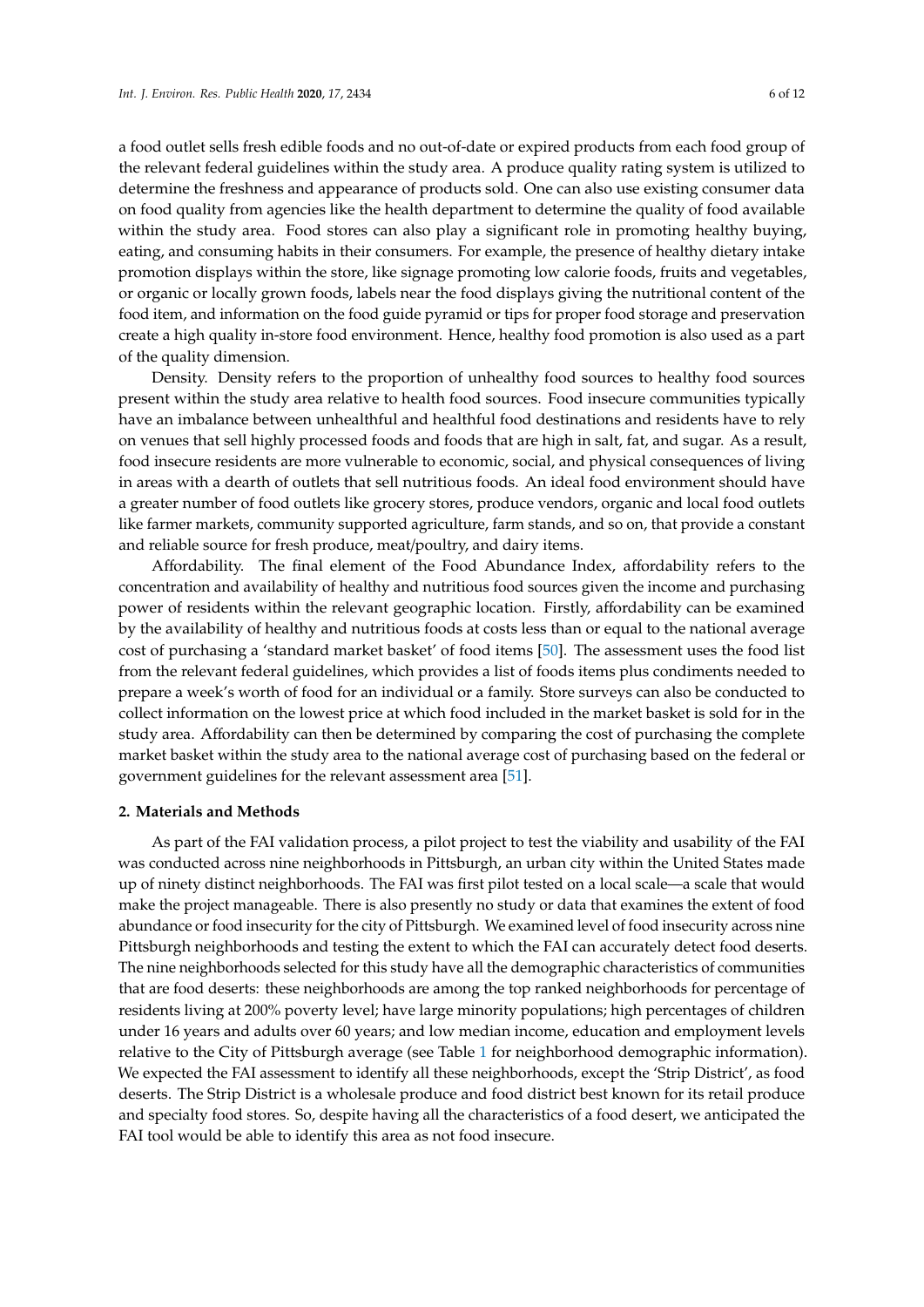<span id="page-6-0"></span>

| Neighborhood                   | Race<br>(%White/%Black) | Median<br><b>HOUSEHOLD</b><br>Income (USD) | % People<br>Over 60 | % Family/Individual<br><b>Below Poverty Level</b> | % Employed | <b>FAI Results</b><br>(Category) |
|--------------------------------|-------------------------|--------------------------------------------|---------------------|---------------------------------------------------|------------|----------------------------------|
| Glenn Hazel                    | 23.9%/72.4%             | \$13,824                                   | 40.5%               | 50.7%/60.5%                                       | 26.3%      | Food Desert                      |
| Upper Hill<br><b>District</b>  | 71.9%/21.2%             | \$69.091                                   | 24.8%               | $6.0\%$ /33.8%                                    | $19.2\%$   | Food Desert                      |
| Uptown (Bluffs)                | 72.2%/22.6%             | \$31.667                                   | 21%                 | 23.0%/28.5%                                       | $52.7\%$   | Food Desert                      |
| Manchester                     | 12.1%/85.5%             | \$33.712                                   | 18.4%               | 15.0%/23.1%                                       | 47.7%      | Food Desert                      |
| Middle Hill<br><b>District</b> | 2.1%/96.8%              | \$23,009                                   | $27.1\%$            | 24.4%/33.5%                                       | 42.4%      | Food Desert                      |
| Lawrenceville                  | 83.8%/12%               | \$24.138                                   | 25.5%               | 19.3%/21.1%                                       | 46.6%      | Food Desert                      |
| Polish Hill                    | 3%/60.9%                | \$16.029                                   | 13.6%               | 36.2%/37.5%                                       | 55.2%      | Food Desert                      |
| Downtown                       | 10.4%/86.8%             | \$31.417                                   | $26.7\%$            | 16.4%/17.1%                                       | 51.3%      | Food Desert                      |
| <b>Strip District</b>          | 78.4%/13.3%             | \$16.964                                   | 4.8%                | 33.6%/58.6%                                       | 36.9%      | Food Cluster                     |

**Table 1.** Neighborhood demographics and Food Abundance Index (FAI) results.

The pilot of the FAI scorecard was developed over a 3-year time period. The first phase involved extensive research on existing measures and methodology related to food insecurity by the research team. After this comprehensive review, a draft FAI scorecard that combined key features of existing tools was then shared with food industry and food policy experts for input and then further refinement. This process followed key steps of critical participatory action research (CPAR) which outlines the use of university research in collaboration with community-based organizations in order to impact and change social policy [\[52\]](#page-11-7). This revised version was then field tested by teams of undergraduate business students at a large Midwestern University in the U.S. as part of their service-learning courses. Student teams conducted an inventory of the retail food environment and the in-store food environment across the nine neighborhoods and utilized online resources to collect neighborhood-specific information. These data were analyzed and then used to assess the levels of food insecurity across each of the five FAI dimensions, and a classification was made for each of the specific neighborhoods within the pilot study. Review and approval for conducting this research was submitted to the Institutional Review Board to ensure that all ethical standards for research were followed (Project Internal Case Number: 02907). A summary of demographic characteristics for each of the pilot communities selected for the FAI assessment are provided in Table [1.](#page-6-0)

## **3. Results**

Upon examining the food abundance and insecurity of the nine Pittsburgh's neighborhoods individually using the Food Abundance Index (FAI), it was evident that these neighborhood communities were not providing adequate access to diverse, healthy, and nutritious food choices to their residents. Eight of the nine-study neighborhoods evaluated fell into the 'Food Desert' category, exhibiting highest levels of food insecurity. These results are in line with earlier findings, which found food insecure people to be households with incomes near or below the federal poverty line, children and elderly people, and people with low employment and education levels [\[44](#page-10-22)[,45\]](#page-11-0).

As expected, the Strip District emerged as a "Food Cluster" as opposed to a food desert. There are no mainstream grocery stores in any of these neighborhoods, and in most of these neighborhoods it was much more likely for residents to go to convenience stores located a few blocks away than to travel to a mainstream grocer for their daily food needs. Even independently owned small corner stores do not succeed in providing access to healthy affordable foods. These neighborhoods are also underserved by alternative food options like farmer markets, community gardens, community support agriculture (CSAs), and so on. This has detrimental impacts on the quality of life of the residents who get a majority of their meals from a fast food or convenient store. A summary of the assessment for each of the neighborhoods across the five dimensions and the resulting category classification is presented in Table [1.](#page-6-0)

Based on the total score received, each neighborhood's Food Abundance Index was grouped into one of four possible evaluation or assessment levels. These levels are: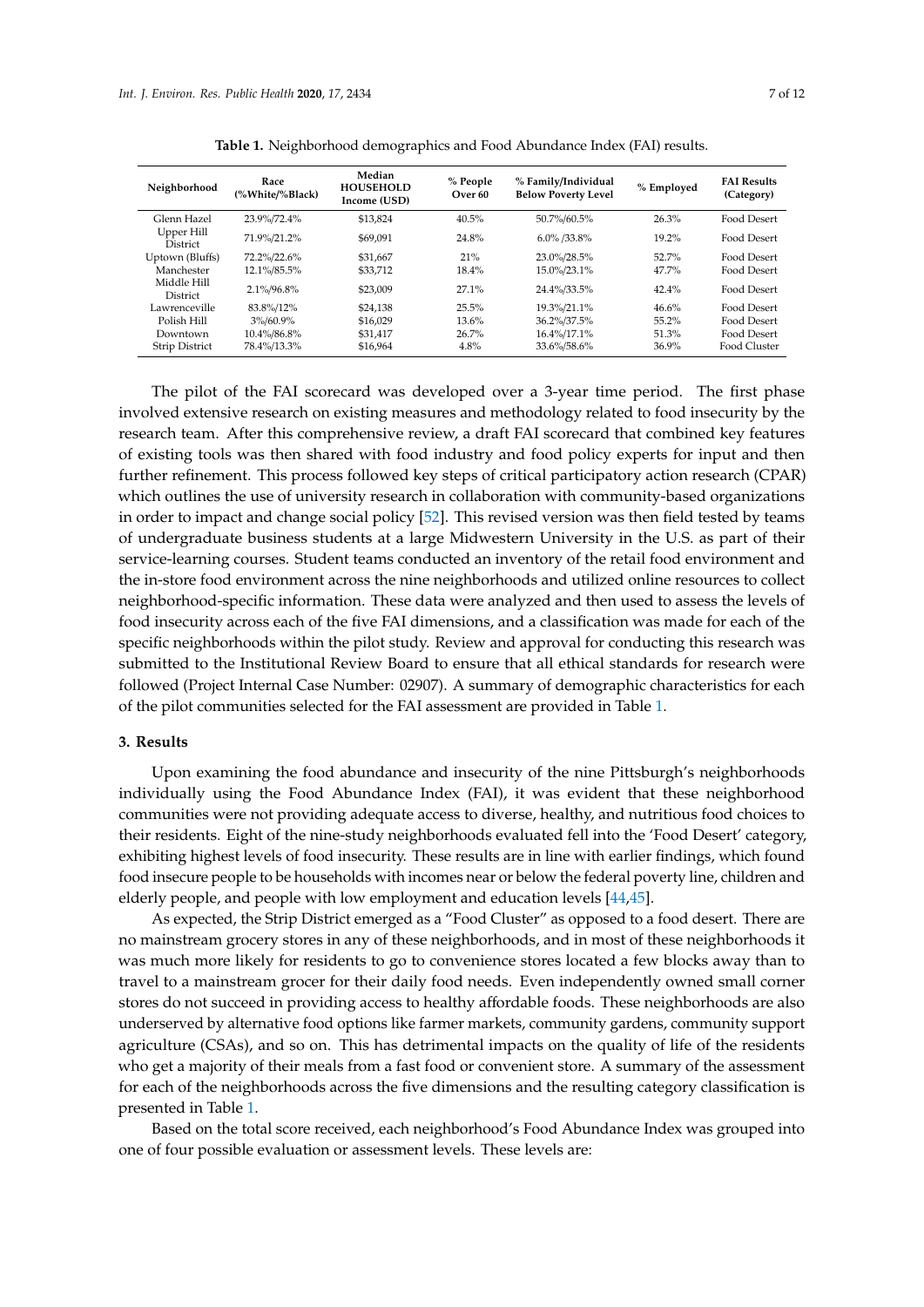- A 'Food Desert' (−5 to 15 points) is the lowest level and most severe level of food insecurity. It is characterized by a severe lack of access to fresh healthy foods and diversity among food outlets and items, extremely poor-quality food, a higher concentration of unhealthy food destinations, and an absence of affordable foods within the study area. Areas designated a 'Food Desert' should receive high priority attention to reduce long-term negative impacts.
- A 'Food Gap' (16 to 21 points) is at risk for becoming a food desert. Areas or communities at this level may have minimal amounts of access, diversity, quality, density, and affordability but are still providing insufficient amounts for long-term positive outcomes. The 'Food Gap' is an early warning sign that unless interventions are put into place, the community could very easily slip towards being a food desert. Food insecurity at this level is still at great risk.
- A 'Food Cluster' (22 to 27 points) depicts elevated levels in some of the key dimensions with higher scores in each category. Areas designated at this level have typically achieved at least the minimal on each of the five dimensions. However limited attentions to enhancement across the food insecurity dimensions are present at the 'Food Cluster' level. Thus, there are opportunities for innovation at this level.
- A 'Food Bounty' (28 to 33 points) entails a strong supply of nutrient rich foodstuffs in a local community, meaning that residents are provided in regard to access, diversity, quality, density, and affordability of the food available in their community. This level also includes innovative approaches to maintain food insecurity.

#### **4. Discussion**

Based on the initial findings from this pilot study, the Food Abundance Index provides a robust measurement tool to assess the extent of food insecurity within a community or neighborhood. A major contribution of this work is to present a new multi-dimensional measure of food insecurity that strengthens the link between the prevalence of food deserts and food insecurity. We suggest that the adoption and utilization of data produced by the FAI offers a number of policy and management implications to help bring about sustainable social change in the food supply chain.

Firstly, this tool fulfills the need for a reliable, accessible measure of food insecurity that could eliminate critical limitations on academic research to translate into productive community outcomes. Given that this tool was successfully used by undergraduate students in the pilot study, it can similarly be used by community members with little technical skills or expertise to assess food insecurity in their communities. Additionally, through direct participation in the FAI evaluation process community members can feel empowered and motivated to participate in reshaping the current food system and seek solutions to reduce the social and spatial fragmentation in food access and availability that threaten the social sustainability of communities. An analysis of geographic areas and a better understanding of the current state of access, diversity, quality, density, and affordability of foods gathered through tools such as the FAI could provide the basis for action and future direction to policymakers and practitioners and inform evidence-based policies and solutions.

For example, the FAI can help communities understand that strategies like opening a mainstream grocery store in a food desert is just a starting point. Food insecurity is a complex multi-dimensional problem, and a host of strategies that address all aspects of food insecurity will be needed to eliminate this social problem. These include working with stores to add healthy, nutritious foods to their inventory, working with businesses to market healthy foods, providing educational support for healthy consumption, incentivizing people to buy healthy foods, and making alternate sources of healthy foods, like farmers markets, accessible to all, especially low income populations, with acceptance of food stamps at farmer markets. Residents' food needs can also be used as an economic driver to undertake sustainable policies and market-based enterprises that allow equitable food access and improve food distribution within communities that have been designated as food deserts, i.e., vendor and mobile carts, direct delivery by grocery stores to underserved areas, community gardens, and so on.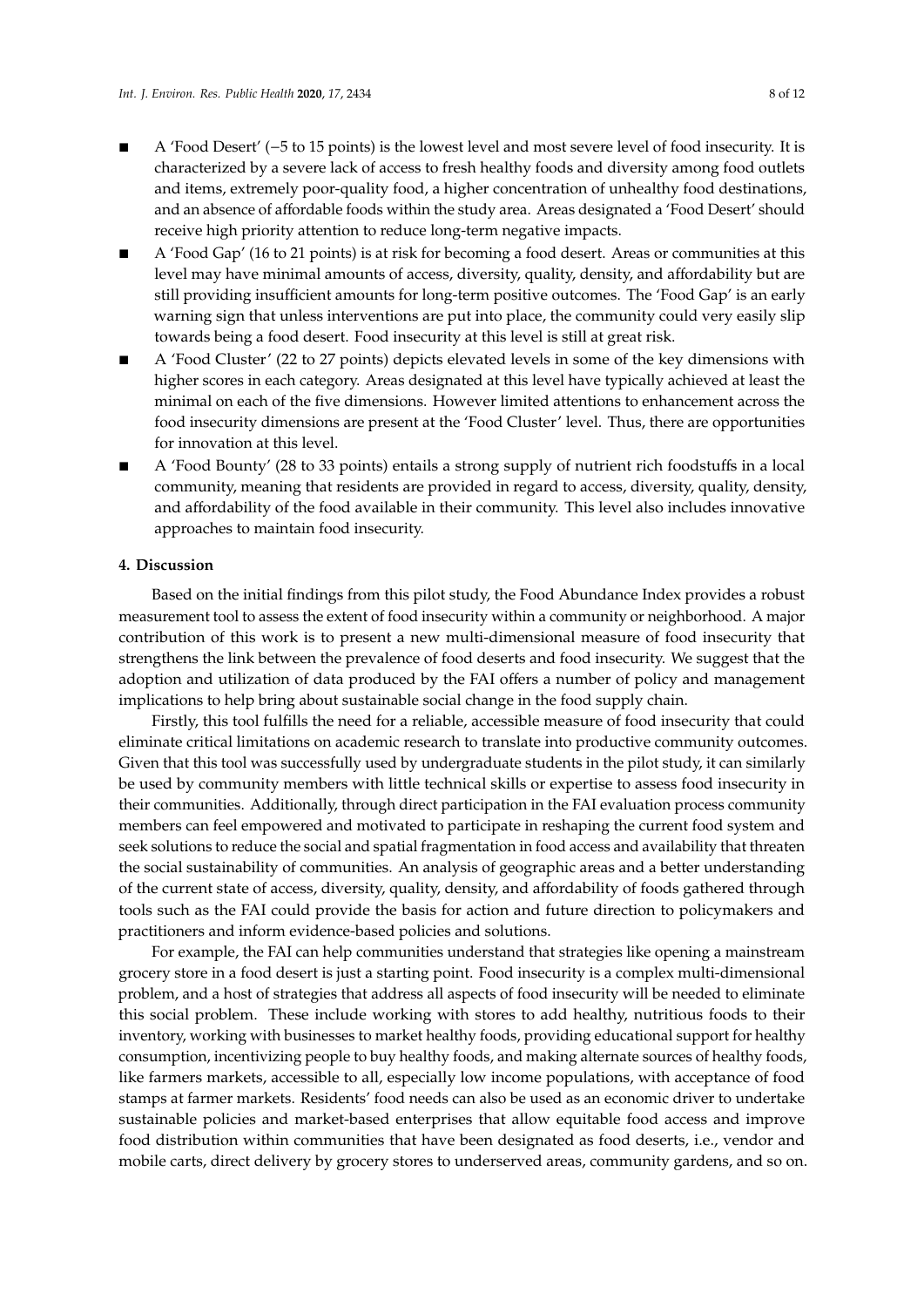The scorecard approach used by the FAI to measure food insecurity will prove useful to communities to track improvement in levels of food insecurity over time based on intervention strategies implemented.

Researchers and scholars can use this tool to conduct additional research on the economic, business, and public health impacts of food insecurity as a matter of both social sustainability and responsibility. However, there are some limitations to this study. We do recognize the need to further test, validate, and calibrate the FAI assessment levels to achieve better accuracy in designating a study area a food desert, food gap, food cluster, or food bounty. In the absence of universal standards and multi-dimensional models of food deserts and food insecurity to measure against, the existing assessment and designation criteria will be adjusted to identify and uniformly assign assessment levels across areas exhibiting similar characteristics and indices of deprivation. Also, we have yet to test the tool in communities that do not have the characteristics of food deserts to determine if the tool can successfully identify a community that has high levels of food insecurity as a food cluster of food bounty. The large-scale application of the FAI across the ninety neighborhoods in the City of Pittsburgh must be conducted to fully inform and adjust the FAI assessment levels and the points scoring range. In addition, the cross-validation of the FAI tool with other measures of food insecurity should be conducted to further assess the impact and fidelity of this innovative scorecard. This poses an important limitation of the current data as well as the opportunity for future research.

### **5. Conclusions**

Identifying food-insecure areas is the first steps in helping communities reach the ultimate goal of building an ethical and equitable food system. The information gathered through tools such as the Food Abundance Index about the current state of access to and availability of healthy, affordable foods could provide the basis for greater awareness and understanding of the issue and inspire change, action, and future directions for academics and practitioners. Thus, our work in developing and distributing the FAI tool reflects our attempt to bridge the gap and expand the boundaries between academia and practitioners using robust methodology.

The tool has been designed to be accessible and easy to use by practitioners, especially those with limited financial and research resources, to study the problems of food insecurity, identify shortcoming in the local food system, and also develop evidence-based solutions/policies. In addition, the FAI tool considers food insecurity across multiple dimensions and provides a complete picture of food insecurity in a community as related to access, diversity, quality, density and affordability. As a measurement tool, the FAI can not only assess whether a food desert exists within a particular community but can also be used to identify where gaps or problems may exist that may cause a breakdown in food insecurity in the future. Lastly, the FAI uses a scorecard approach to measure for different levels of food insecurity, track improvement in levels of food insecurity over time, and provide a benchmark that practitioners can use in addressing the issue of food insecurity.

We argue that the adoption and utilization of data produced by the FAI offers a number of potential contribution and benefits. Analysis of geographic areas using the FAI will help lay the foundation for reducing communities' food insecurities and improving economic status, health, and overall well-being. We expect use of the FAI to also stimulate additional academic research by providing researchers with a comprehensive tool to measure levels of food insecurity, as well as outcomes and the impact of change efforts. Lastly, we anticipate use of the FAI tool to facilitate collaboration, knowledge sharing, and dialog between academic and community-based researchers based on the common language, methodology, and focus provided by this new approach to understand the dimensions and impact of food insecurity as a key social issue.

**Author Contributions:** Both authors contributed equally to the conceptualization, methodology and analysis. First author assumed primary responsibility for writing and revision of manuscript. All authors have read and agreed to the published version of the manuscript.

**Funding:** This research was funded by the University of Pittsburgh, David Berg Center for Ethics and Leadership.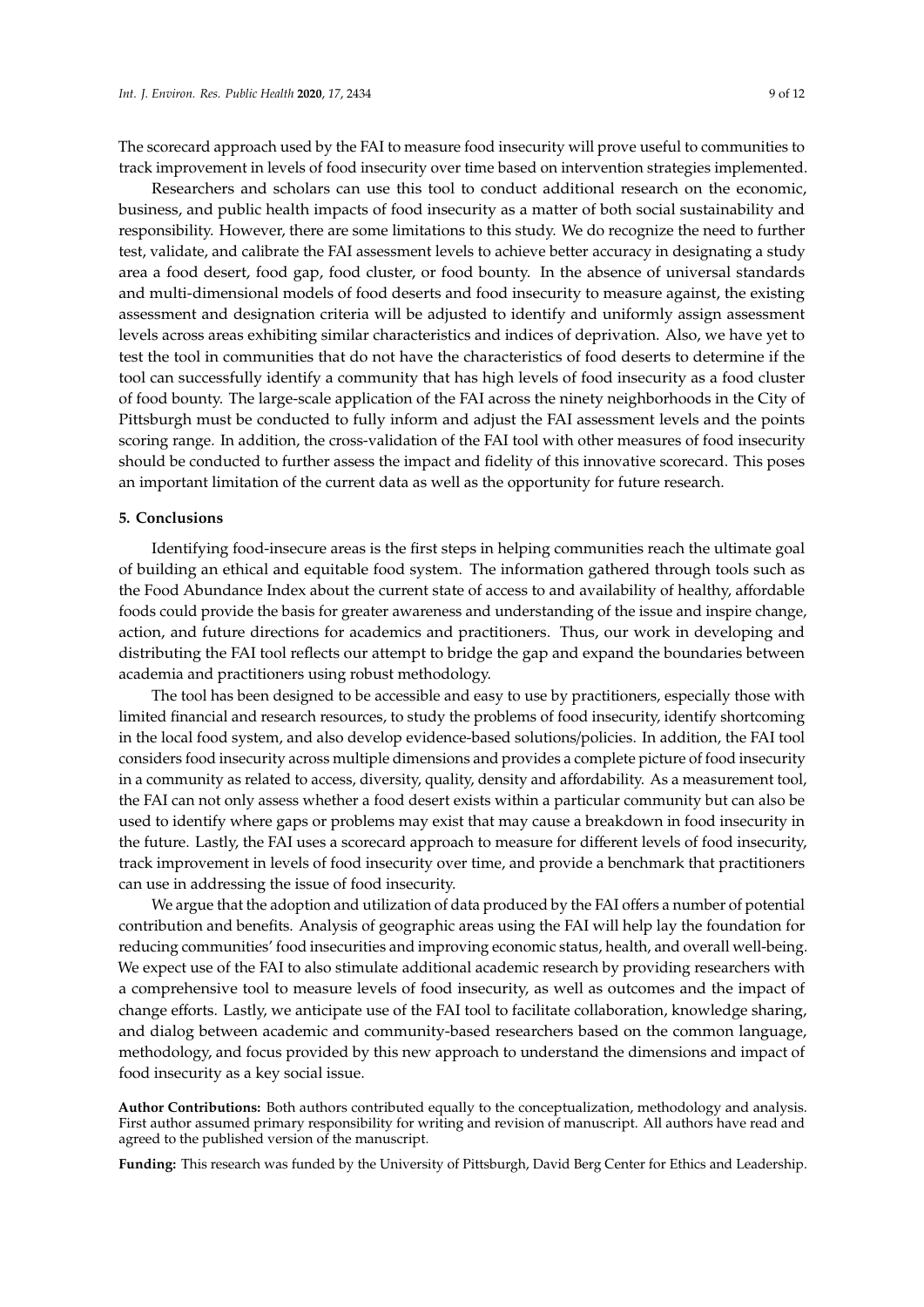**Acknowledgments:** The authors wish to thank Greg Boulos, Jasneet Sharma, Melissa Walawender, Joe Bute and undergraduate business students within the Certificate Program in Leadership and Ethics for their invaluable assistance with this research. Funding for this research was provided by the David Berg Center for Ethics and Leadership at the University of Pittsburgh.

**Conflicts of Interest:** The authors declare no conflict of interest.

# **References**

- <span id="page-9-0"></span>1. Alaimo, K.; Olson, C.M.; Frongillo, E.A., Jr. Food insufficiency and American school-aged children's cognitive, academic, and psychosocial development. *Pediatrics* **2001**, *108*, 44–53. [\[PubMed\]](http://www.ncbi.nlm.nih.gov/pubmed/11433053)
- <span id="page-9-1"></span>2. Vozoris, N.T.; Tarasuk, V.S. Household food insufficiency is associated with poorer health. *J. Nutr.* **2003**, *133*, 120–126. [\[CrossRef\]](http://dx.doi.org/10.1093/jn/133.1.120) [\[PubMed\]](http://www.ncbi.nlm.nih.gov/pubmed/12514278)
- <span id="page-9-2"></span>3. Pollard, C.M.; Booth, S. Addressing food and nutrition insecurity in developed countries. *Int. J. Environ. Res. Public Health* **2019**, *16*, 2370. [\[CrossRef\]](http://dx.doi.org/10.3390/ijerph16132370)
- <span id="page-9-3"></span>4. Pollard, C.M.; Booth, S. Food insecurity and hunger in rich countries—It is time for action again inequality. *Int. J. Environ. Res. Public Health* **2019**, *16*, 1804. [\[CrossRef\]](http://dx.doi.org/10.3390/ijerph16101804)
- 5. Gundersen, C.; Zilliak, J.P. Food insecurity and health outcomes. *Health A*ff*.* **2015**, *34*, 1830–1839. [\[CrossRef\]](http://dx.doi.org/10.1377/hlthaff.2015.0645) [\[PubMed\]](http://www.ncbi.nlm.nih.gov/pubmed/26526240)
- <span id="page-9-4"></span>6. Ejebu, O.Z.; Whybrow, S.; McKenzie, L.; Dowler, E.; Garcia, A.L.; Ludbrook, A.; Barton, K.L.; Wrieden, W.L.; Douglas, F. What can secondary data tell us about household food insecurity in a high-income country context? *Int. J. Environ. Res. Public Health* **2019**, *16*, 82. [\[CrossRef\]](http://dx.doi.org/10.3390/ijerph16010082)
- <span id="page-9-5"></span>7. Howard, L.L. Does food insecurity at home affect non-cognitive performance at school? A longitudinal analysis of elementary student classroom behavior. *Econ. Educ. Rev.* **2011**, *30*, 157–176. [\[CrossRef\]](http://dx.doi.org/10.1016/j.econedurev.2010.08.003)
- <span id="page-9-6"></span>8. Kirkpatrick, S.I.; McIntyre, L.; Potestino, M.L. Child hunger and long-term adverse consequences for health. *Arch. Pediatrics Adolesc. Med.* **2010**, *164*, 7554–7562. [\[CrossRef\]](http://dx.doi.org/10.1001/archpediatrics.2010.117)
- <span id="page-9-7"></span>9. Garg, A.; Toy, S.; Tripodis, Y.; Cook, J.; Cordella, N. Influence of maternal depression on household food insecurity for low income families. *Acad. Pediatrics* **2015**, *15*, 305–310. [\[CrossRef\]](http://dx.doi.org/10.1016/j.acap.2014.10.002)
- <span id="page-9-8"></span>10. Heflin, C.M.; Ziliak, J.P. Food insufficiency, food stamp participation and mental health. *Soc. Sci. Q.* **2008**, *89*, 706–727. [\[CrossRef\]](http://dx.doi.org/10.1111/j.1540-6237.2008.00556.x)
- <span id="page-9-9"></span>11. Jones, S.L.; Frongillo, E.A. Food insecurity and subsequent weight gain in women. *Public Health Nutr.* **2007**, *10*, 145–151. [\[CrossRef\]](http://dx.doi.org/10.1017/S1368980007246737) [\[PubMed\]](http://www.ncbi.nlm.nih.gov/pubmed/17261223)
- <span id="page-9-10"></span>12. Ding, M.; Keiley, M.K.; Garza, K.B.; Duffy, P.A.; Ziza, C.A. Food insecurity is associated with poor sleep outcomes among US adults. *J. Nutr.* **2015**, *145*, 615–621. [\[CrossRef\]](http://dx.doi.org/10.3945/jn.114.199919) [\[PubMed\]](http://www.ncbi.nlm.nih.gov/pubmed/25733479)
- <span id="page-9-11"></span>13. Seligman, H.K.; Laraia, B.A.; Kushel, M.B. Food insecurity is associated with chronic disease among low-income NHANES participants. *J. Nutr.* **2010**, *140*, 304–310. [\[CrossRef\]](http://dx.doi.org/10.3945/jn.109.112573) [\[PubMed\]](http://www.ncbi.nlm.nih.gov/pubmed/20032485)
- <span id="page-9-12"></span>14. McIntyre, L.; Williams, L.V.; Lavorato, D.H.; Patten, S. Depression and suicide ideation in late adolescence and early adulthood are an outcome of child hunger. *J. A*ff*ect. Disord.* **2013**, *150*, 123–129. [\[CrossRef\]](http://dx.doi.org/10.1016/j.jad.2012.11.029) [\[PubMed\]](http://www.ncbi.nlm.nih.gov/pubmed/23276702)
- <span id="page-9-13"></span>15. Gunderson, C.; Kreider, B.; Pepper, J. The economics of food insecurity in the United States. *Appl. Econ. Perspect. Policy* **2011**, *33*, 281–303. [\[CrossRef\]](http://dx.doi.org/10.1093/aepp/ppr022)
- <span id="page-9-14"></span>16. Olson, C.M. Nutrition and Health Outcomes Associated with Food Insecurity and Hunger. *J. Nutr.* **1999**, *129*, 521–524. [\[CrossRef\]](http://dx.doi.org/10.1093/jn/129.2.521S) [\[PubMed\]](http://www.ncbi.nlm.nih.gov/pubmed/10064322)
- <span id="page-9-15"></span>17. Ayala, A.; Meier, B.M. A human rights approach to the health implications of food and nutrition insecurity. *Public Health Rev.* **2017**, *38*, 10. [\[CrossRef\]](http://dx.doi.org/10.1186/s40985-017-0056-5)
- <span id="page-9-16"></span>18. United Nations, Declaration of Human Right. 1948. Available online: http://[www.ohchr.org](http://www.ohchr.org/en/udhr/pages/introduction.aspx)/en/udhr/pages/ [introduction.aspx](http://www.ohchr.org/en/udhr/pages/introduction.aspx) (accessed on 30 March 2020).
- <span id="page-9-17"></span>19. Hampton, T. Food insecurity harms health, well-being of millions in the United States. *J. Am. Med Assoc.* **2007**, *298*, 1851–1853. [\[CrossRef\]](http://dx.doi.org/10.1001/jama.298.16.1851)
- <span id="page-9-18"></span>20. Phojanakong, P.; Weida, E.B.; Grimaldi, G.; Le-Scherban, F.; Chilton, M. Experiences of racial and ethnic discrimination are associated with food insecurity and poor health. *Int. J. Environ. Res. Public Health* **2019**, *16*, 4369. [\[CrossRef\]](http://dx.doi.org/10.3390/ijerph16224369)
- <span id="page-9-19"></span>21. Cummins, S.; Findlay, A.; Pettigrew, M.; Sparks, L. Retail-led regeneration and store-switching behavior. *J. Retail. Consum. Serv.* **2008**, *15*, 288–295. [\[CrossRef\]](http://dx.doi.org/10.1016/j.jretconser.2007.06.002)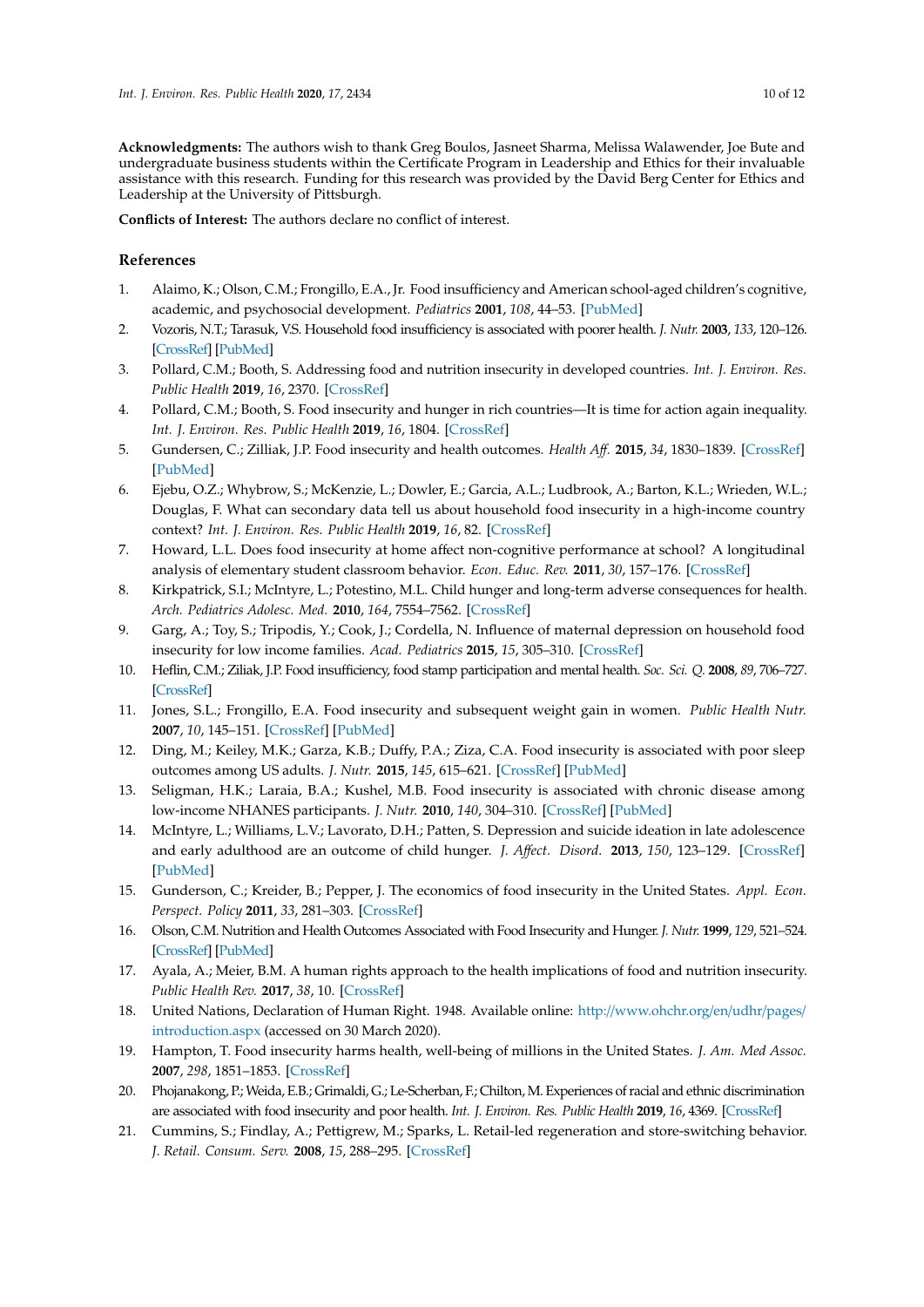- <span id="page-10-0"></span>22. Jetter, K.M.; Cassidy, D.L. The availability and cost of healthier food alternatives. *Am. J. Prev. Med.* **2006**, *30*, 38–44. [\[CrossRef\]](http://dx.doi.org/10.1016/j.amepre.2005.08.039) [\[PubMed\]](http://www.ncbi.nlm.nih.gov/pubmed/16414422)
- <span id="page-10-1"></span>23. Nord, M.; Andrews, M.; Carlson, S. Measuring Food Insecurity in the United States: Household Food Insecurity in the United States, 2008. ERR-83, U.S. Department of Agriculture, Economic Research Service. 2009. Available online: [www.ers.usda.gov](www.ers.usda.gov/publications/err83/err83.pdf)/publications/err83/err83.pdf (accessed on 30 March 2020).
- <span id="page-10-2"></span>24. Zenk, S.; Shutz, A.; Israel, B.; James, S.; Bao, S.; Wilson, M. Neighborhood composition, neighborhood poverty, and the spatial accessibility of supermarkets in Detroit. *Am. J. Public Health* **2005**, *95*, 660–667. [\[CrossRef\]](http://dx.doi.org/10.2105/AJPH.2004.042150) [\[PubMed\]](http://www.ncbi.nlm.nih.gov/pubmed/15798127)
- <span id="page-10-3"></span>25. Zenk, S.; Schulz, A.; Israel, B.; James, S.; Bao, S.; Wilson, M. Fruit and vegetable access differs by community racial composition and socioeconomic position in Detroit, Michigan. *Ethn. Dis.* **2006**, *16*, 275–280. [\[PubMed\]](http://www.ncbi.nlm.nih.gov/pubmed/16599383)
- <span id="page-10-4"></span>26. Glanz, K.; Sallis, J.F.; Saelens, B.E.; Frank, L.D. Nutrition Environment Measures Survey in Stores (NEMS-S): Development and Evaluation. *Am. J. Prev. Med.* **2007**, *32*, 282–289. [\[CrossRef\]](http://dx.doi.org/10.1016/j.amepre.2006.12.019) [\[PubMed\]](http://www.ncbi.nlm.nih.gov/pubmed/17383559)
- <span id="page-10-5"></span>27. Gallagher, M. *Examining the Impact of Food Deserts on Public Health in Chicago*; Gallagher Research & Consulting Group: Chicago, IL, USA, 2006.
- <span id="page-10-6"></span>28. Morland, K.; Diex Roux, A.; Wing, S. Supermarkets, other food stores, and obesity: The Atherosclerosis risk in communities study. *Am. J. Prev. Med.* **2006**, *30*, 333–339. [\[CrossRef\]](http://dx.doi.org/10.1016/j.amepre.2005.11.003) [\[PubMed\]](http://www.ncbi.nlm.nih.gov/pubmed/16530621)
- <span id="page-10-7"></span>29. Morland, K.; Evenson, K. Obesity prevalence and the local food environment. *Health Place* **2009**, *15*, 491–495. [\[CrossRef\]](http://dx.doi.org/10.1016/j.healthplace.2008.09.004) [\[PubMed\]](http://www.ncbi.nlm.nih.gov/pubmed/19022700)
- <span id="page-10-8"></span>30. Manjarrez, C.; Cigna, J. *Food Stamp Participation and Market Access in the District of Columbia. Discussion Brief No. 3*; Urban Institute: Washington, DC, USA, 2006; Available online: http://[www.urban.org](http://www.urban.org/UploadedPDF/311343_dcfoodstamp.pdf)/UploadedPDF/ [311343\\_dcfoodstamp.pdf](http://www.urban.org/UploadedPDF/311343_dcfoodstamp.pdf) (accessed on 30 March 2020).
- <span id="page-10-9"></span>31. Rose, D.; Richards, R. Food store access and household fruit and vegetable use among participants in the US Food Stamp Program. *Public Health Nutr.* **2004**, *7*, 1081–1088. [\[CrossRef\]](http://dx.doi.org/10.1079/PHN2004648)
- <span id="page-10-10"></span>32. Treuhaft, S.; Karpyn, A. The Grocery Gap: Who has Access to Healthy Food and Why It Matters. PolicyLink and the Food Trust. 2010. Available online: http://[www.bench-marks.org](http://www.bench-marks.org/downloads/070625_platinum_research_full.pdf)/downloads/070625\_platinum\_ [research\\_full.pdf](http://www.bench-marks.org/downloads/070625_platinum_research_full.pdf) (accessed on 30 March 2020).
- <span id="page-10-11"></span>33. Apparicio, P.; Cloutier, M.S.; Shearmur, R. The case of Montréal's missing food deserts: Evaluation of accessibility to food supermarkets. *Int. J. Health Geogr.* **2007**, *6*, 4. [\[CrossRef\]](http://dx.doi.org/10.1186/1476-072X-6-4)
- <span id="page-10-12"></span>34. Larsen, K.; Gilliland, J. Mapping the evolution of 'food deserts' in a Canadian city: Supermarket accessibility in London, Ontario, 1961–2005. *Int. J. Health Geogr.* **2008**, *7*, 16. [\[CrossRef\]](http://dx.doi.org/10.1186/1476-072X-7-16)
- <span id="page-10-14"></span><span id="page-10-13"></span>35. Kaufman, P.R. Rural poor have less access to supermarkets, large grocery stores. *Rural Dev. Perspect.* **1999**, *13*, 19–25.
- 36. Bjorn, A.; Lee, B.; Born, B.; Monsivais, P.; Kantor, S.; Sayre, R. Mapping Food Insecurity and Access in Seattle and King County. University of Washington and Washington State University King County Extension. Prepared on Behalf of the Seattle and King County Acting Food Policy Council. 2008. Available online: http://www.b-sustainable.org/built-environment/[access-to-local-food-by-neighborhood](http://www.b-sustainable.org/built-environment/access-to-local-food-by-neighborhood/AFPCFoodAccessIssuePaperNo.4_000.pdf)/ [AFPCFoodAccessIssuePaperNo.4\\_000.pdf](http://www.b-sustainable.org/built-environment/access-to-local-food-by-neighborhood/AFPCFoodAccessIssuePaperNo.4_000.pdf) (accessed on 30 March 2020).
- <span id="page-10-15"></span>37. Powell, L.M.; Slater, S.; Mirtcheva, D.; Bao, Y.; Chaloupka, F.J. Food store availability and neighborhood characteristics in the United States. *Prev. Med.* **2007**, *44*, 189–195. [\[CrossRef\]](http://dx.doi.org/10.1016/j.ypmed.2006.08.008) [\[PubMed\]](http://www.ncbi.nlm.nih.gov/pubmed/16997358)
- <span id="page-10-16"></span>38. US Farm Bill. 2008. Available online: http://[www.usda.gov](http://www.usda.gov/documents/Bill_6124.pdf)/documents/Bill\_6124.pdf (accessed on 30 March 2020).
- <span id="page-10-17"></span>39. Guy, C.M.; David, G. Measuring physical access to 'healthy foods' in areas of social deprivation: A case study in Cardiff. *Int. J. Consum. Stud.* **2004**, *28*, 222–234. [\[CrossRef\]](http://dx.doi.org/10.1111/j.1470-6431.2003.00340.x)
- <span id="page-10-18"></span>40. Short, A.; Guthman, J.; Raskin, S. Food deserts, oases, or mirages? *J. Plan. Educ. Res.* **2007**, *26*, 352–364. [\[CrossRef\]](http://dx.doi.org/10.1177/0739456X06297795)
- <span id="page-10-19"></span>41. Wrigley, N.; Warm, D.; Margetts, B. Deprivation, diet, and food-retail access: Findings from the Leeds 'food deserts' study. *Environ. Plan.* **2003**, *35*, 151–188. [\[CrossRef\]](http://dx.doi.org/10.1068/a35150)
- <span id="page-10-20"></span>42. Dibsdall, L.S.; Lambert, N.; Bobbin, R.F.; Frewer, L.J. Low-income consumers' attitudes and behavior towards access, availability and motivation to eat fruit and vegetables. *Public Health Nutr.* **2003**, *6*, 159–168. [\[CrossRef\]](http://dx.doi.org/10.1079/PHN2002412)
- <span id="page-10-21"></span>43. Moore, L.; Diez Roux, A.V. Associations of neighborhood characteristics with the location and type of food stores. *Am. J. Public Health* **2006**, *96*, 325–331. [\[CrossRef\]](http://dx.doi.org/10.2105/AJPH.2004.058040)
- <span id="page-10-22"></span>44. Raja, S.; Ma, C.; Yadav, P. Beyond food deserts: Measuring and mapping racial disparities in neighborhood food environments. *J. Plan. Educ. Res.* **2008**, *27*, 469–482. [\[CrossRef\]](http://dx.doi.org/10.1177/0739456X08317461)